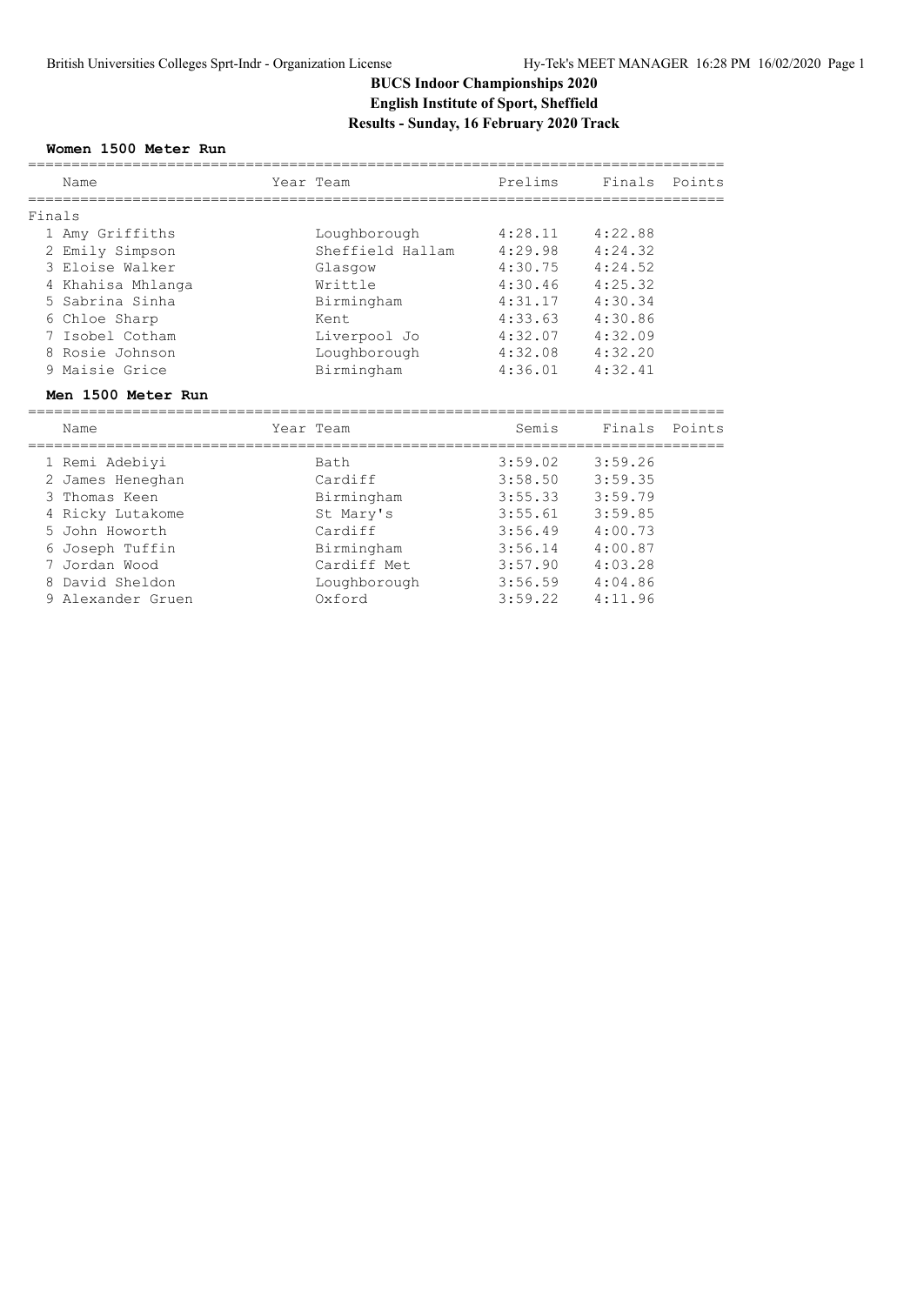# **BUCS Indoor Championships 2020 English Institute of Sport, Sheffield Results - Saturday, 15 February 2020 Track**

### **Women 1500 Meter Run**

| Name                          | Year Team          | Seed    | Prelims  | H#             |
|-------------------------------|--------------------|---------|----------|----------------|
| Preliminaries                 |                    |         |          |                |
| 1 Amy Griffiths               | Loughborough       | 4:09.71 | 4:28.11Q | 1              |
| 2 Khahisa Mhlanga             | Writtle            | 4:20.96 | 4:30.46Q | $\mathbf{2}$   |
| 3 Eloise Walker               | Glasgow            | 4:23.17 | 4:30.75Q | 3              |
| 4 Emily Simpson               | Sheffield Hallam   | 4:27.53 | 4:29.980 | $\mathbf 1$    |
| 5 Sabrina Sinha               | Birmingham         | 4:17.48 | 4:31.170 | $\mathsf 3$    |
| 6 Rosie Johnson               | Loughborough       | 4:19.62 | 4:32.08Q | $\mathbf{2}$   |
| 7 Isobel Cotham               | Liverpool Jo       | 4:39.12 | 4:32.07q | $\mathfrak{Z}$ |
| 8 Chloe Sharp                 | Kent               | 4:25.83 | 4:33.63q | $\mathbf 1$    |
| 9 Maisie Grice                | Birmingham         | 4:29.29 | 4:36.01q | $\mathbf{2}$   |
| 10 Katie Hughes               | St Mary's          | 4:40.60 | 4:47.93  | $\mathbf 1$    |
| 11 Nicole Edmunds             | University C Lon   | 4:52.09 | 4:48.68  | $\mathbf 1$    |
| 12 Nancie Bowley              | Oxford             | 4:33.61 | 4:55.56  | 3              |
| 13 Hannah Addison             | Aberdeen           | 4:35.54 | 4:55.99  | $\mathbf{2}$   |
| 14 Lauren Nichols             | St Mary's          | 4:52.39 | 4:58.64  | $\mathsf 3$    |
| 15 Alicia Paton               | Glasgow            | 4:54.50 | 4:59.87  | $\mathbf{2}$   |
| 16 Emily Hughes               | Sheffield          | 5:21.00 | 5:05.68  | $\overline{2}$ |
| 17 Victoria Merrick           | Leeds Beckett      | 4:58.31 | 5:06.96  | $\mathbf{2}$   |
| 18 Mollie O'hanlon            | Exeter             | 5:09.38 | 5:13.13  | 3              |
| 19 Chiara Young               | Manchester Met     | 5:15.68 | 5:13.26  | $\mathbf{2}$   |
| 20 Rebecca Brown              | Central Lancashire | 5:14.50 | 5:14.60  | $\mathbf 1$    |
| 21 Lauren Walker              | Leeds              | 5:14.54 | 5:23.36  | 3              |
| 22 Karina Thornton            | London Schoo       | 5:14.10 | 5:24.51  | $\mathbf{1}$   |
| 23 Anja Cox Cunningham        | Manchester Met     | 5:35.97 | 5:30.30  | $\mathfrak{Z}$ |
| 24 Nicole Farrier             | Hull               | 5:30.98 | 5:30.61  | $\mathbf 1$    |
| 25 Amelia Williams            | Bristol            | 5:28.19 | 5:36.54  | 3              |
| 26 Shamilah Halford           | Leeds              | 5:41.97 | 5:38.39  | $\mathbf 1$    |
| 27 Hannah Thom                | Bristol            | 5:54.73 | 5:47.13  | $\overline{c}$ |
| Men 1500 Meter Run            |                    |         |          |                |
| =====================<br>Name | Year Team          | Seed    | Prelims  | H#             |
|                               |                    |         |          |                |
| 1 John Howorth                | Cardiff            | 3:52.57 | 4:01.22Q | 2              |
| 2 James Heneghan              | Cardiff            | 3:49.14 | 4:01.41Q | $\overline{4}$ |
| 3 Mahamed Mahamed             | Southampton Solent | 3:48.94 | 4:04.690 | $\mathbf{1}$   |
| 4 David Sheldon               | Loughborough       | 3:48.92 | 4:06.55Q | 5              |
| 5 Thomas Keen                 | Birmingham         | 3:43.97 | 4:13.10Q | 3              |
| 6 Remi Adebiyi                | Bath               | 3:54.46 | 4:01.87Q | 4              |
| 7 Alexander Gruen             | Oxford             | 3:47.48 | 4:02.10Q | 2              |
| 8 James Habergham             | Leeds Beckett      | 3:50.70 | 4:05.27Q | 1              |
| 9 Joseph Tuffin               | Birmingham         | 3:52.03 | 4:06.83Q | $\mathsf S$    |
| 10 Max Jones                  | St Mary's          | 3:52.99 | 4:13.44Q | $\mathsf 3$    |
| 11 Alfred Yabsley             | Swansea            | 3:55.32 | 4:02.63Q | $\overline{4}$ |
| 12 Niki Faulkner              | Imperial           | 3:53.38 | 4:02.81Q | 2              |
| 13 Jordan Wood                | Cardiff Met        | 3:54.07 | 4:06.04Q | $\mathbf{1}$   |
| 14 Thomas Fulton              | York               | 3:53.68 | 4:06.98Q | $\mathsf S$    |
| 15 Robert Howorth             | Cardiff Met        | 4:02.72 | 4:13.77Q | $\mathsf 3$    |
| 16 Ricky Lutakome             | St Mary's          | 3:49.46 | 4:02.90q | $\overline{4}$ |
| 17 Jacques Cunningham-Marsh   | Sussex             | 4:03.09 | 4:04.47q | $\overline{c}$ |
| 18 Andrew Milligan            | Durham             | 3:56.09 | 4:07.03q | $\mathbf{1}$   |
| 19 Sam Sommerville            | Sheffield          | 3:56.18 | 4:08.49  | 5              |
| 20 Alex Rowe                  | Bath               | 3:59.46 | 4:09.58  | 2              |

============================================================================